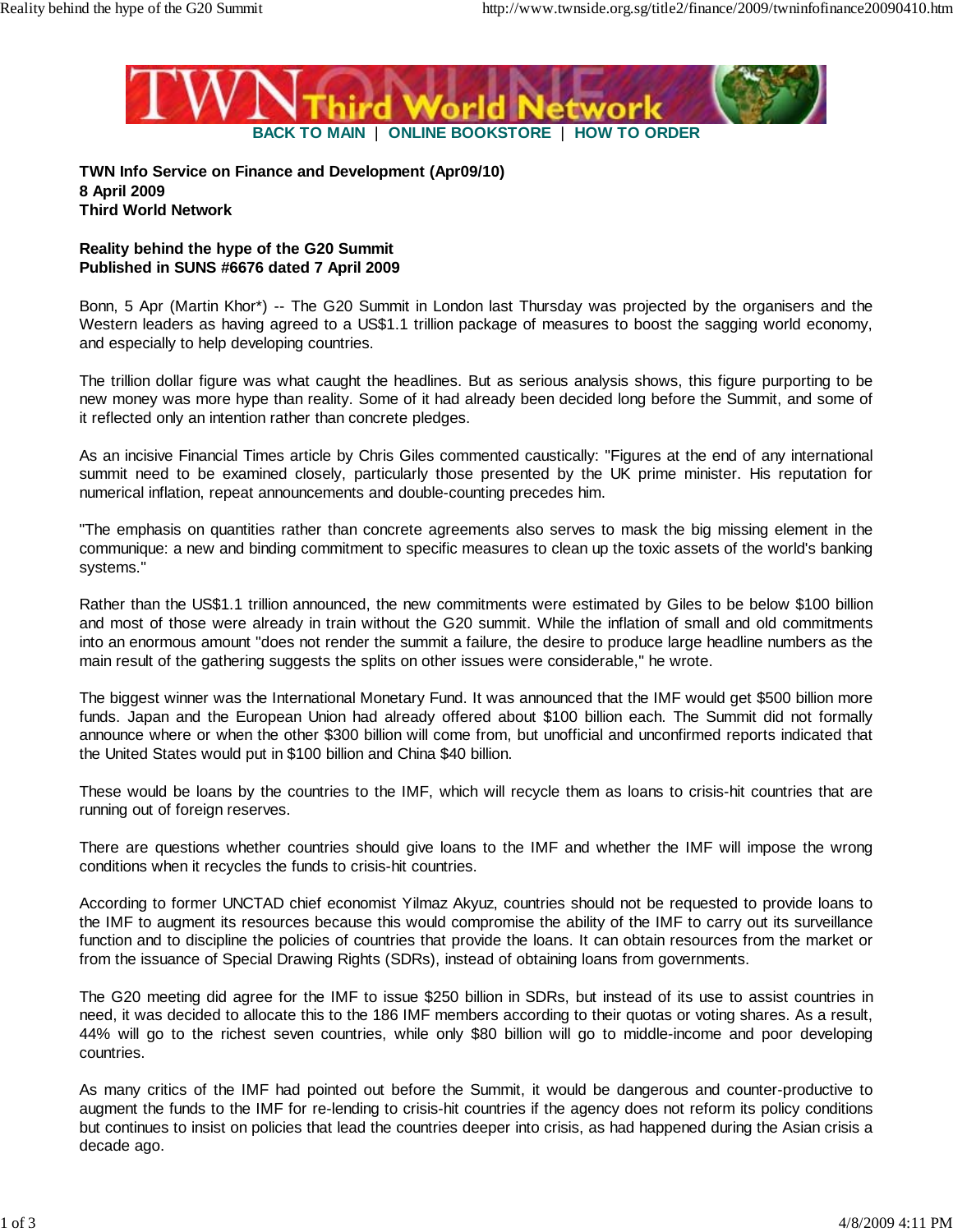Unfortunately, the G20 did not insist on any IMF policy reform, but boosted its resources. This may be the most serious error of the Summit.

The G20 Communique states that it will make available \$850 billion to the global financial institutions in order to support emerging market and developing countries, including to finance counter-cyclical spending.

"Counter-cyclical spending" is normally used to mean the kind of significant increases in government expenditure that the United States and Europe are engaged in, as the "fiscal stimulus" to jump-start economic recovery.

The IMF is presumably charged with the new resources to enable cash-strapped developing countries to participate in this fiscal stimulus, which is the newly re-discovered policy formula to get a country out of recession.

However, an analysis by the Third World Network of the nine most recent IMF loans to countries affected by the crisis (including Pakistan and several East European countries) clearly demonstrates that the IMF is still prescribing "pro-cyclical policies" (policies that accentuate the downturn in a recession) of fiscal and monetary policy tightening.

"The Fund's crisis loans still contain the old policy conditions of cutting public sector expenditures, reducing fiscal deficits and increasing interest rates -- which is the stark opposite of the expansionary, stimulus policies being supported in the G20 countries," according to TWN researcher Bhumika Muchhala.

Asia Russell, of the US-based Health Global Access Project, said that "the IMF has imposed disastrous conditions on poor countries that have contributed to massive under-investment in health, HIV/AIDS and education, particularly in sub-Saharan Africa. The G20 must make sure the IMF abandons these policies before infusing the Fund with new resources."

The same day that the G20 Summit was giving a boost to the IMF supposedly to help countries undertake countercyclical policies, the IMF suspended lending to Latvia (one of the countries it has recently extended emergency crisis loans to) "until it sees more progress in cutting public spending", according to a news report.

Latvia had agreed to limit its budget deficit to 5% of GDP, but due to the sharp fall in its GDP (by 12% this year, according to latest estimates compared to the 5% estimate when the IMF loan was made last December), the budget deficit could now jump to 12% of GDP.

The incoming government had hoped to persuade the IMF to accept a slightly higher budget deficit of 7% of GDP, but the IMF insisted on sticking to the target and suspended its lending, and thus Latvia is now "racing to prepare more spending cuts", according to the report in the Financial Times.

The Latvia case indicates that the IMF has not changed, and that funds channeled through the IMF are likely to lead to greater economic contraction in countries that take the IMF loans and the attached conditions.

It is thus unfortunate that the biggest result of the G20 Summit is to boost the IMF instead of other more appropriate organizations that can help countries with economic recovery.

The G20 Summit made some progress, though not significant, in other areas, such as expanding the membership of the Financial Stability Forum (renamed the Financial Stability Board) to include developing countries that belong to the G20, agreeing that the heads of the IMF and World Bank need not be from Europe or the United States, and initial measures to regulate hedge funds and rating agencies, and to take note of the status and reports of tax havens that the OECD will publish.

There are several issues that the Summit failed to resolve, besides the biggest omission - failure to reform IMF policies.

First, it failed to produce anything tangible on a coordinated fiscal stimulus policy, which the Americans wanted but which Germany and France objected to. Secondly, it did not come up with a plan of action to clean up the crisis-hit banking systems.

Thirdly, there was no plan for regulating cross-border activities of financial institutions or cross-border financial flows, nor an acknowledgement that a framework should be created that facilitates developing countries' ability to regulate the flow of cross-border funds.